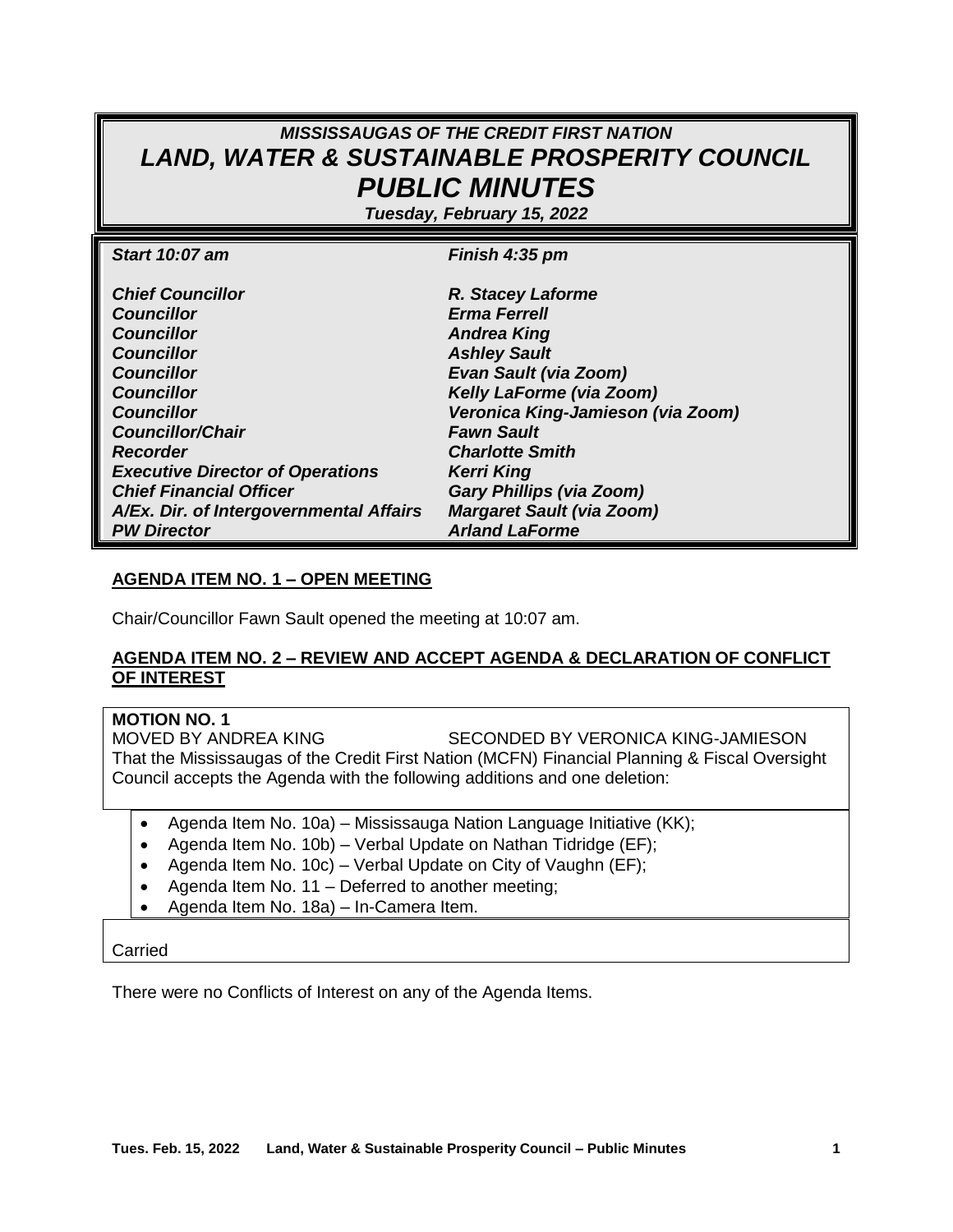#### **AGENDA ITEM NO. 3 – REVIEW & ACCEPT THE PUBLIC MINUTES OF LAND, WATER & SUSTAINABLE PROSPERITY COUNCIL MEETING DATED TUESDAY, JANUARY 18, 2022**

#### **MOTION NO. 2**

MOVED BY R. STACEY LAFORME SECONDED BY ANDREA KING That the Mississaugas of the Credit First Nation (MCFN) Financial Planning & Fiscal Oversight Council accepts the Public minutes of the Land, Water and Sustainable Prosperity Council Meeting dated Tuesday, January 18, 2022.

Carried

#### **AGENDA ITEM NO. 4 – MATTERS ARISING FROM THE MINUTES**

There were no Matters Arising from the Minutes.

#### **AGENDA ITEM NO. 5 – INDIGENOUS SERVICES CANADA (ISC) FUNDING AMENDMENT OF \$2,243,321.00 AGREEMENT 1819-ON-000001 AMENDMENT 0061 (CHIEF FINANCIAL OFFICER)**

Chief Financial Officer noted in his Briefing Note that ISC has issued Funding Amendment #61 to the Agreement 1819-ON-000001 in the amount of \$2,243,321.00 for Education towards the LSK Expansion Project requiring acceptance by Chief and Council.

Funding Amendment #61 will provide additional funding towards the LSK Expansion Project for the year ended March 31, 2022. This funding of \$2,243,321.00 from Indigenous Services Canada (ISC) is flex funding and available until the current LSK Expansion Project is completed.

#### **MOTION NO. 3**

MOVED BY R. STACEY LAFORME SECONDED BY ANDREA KING That the Mississaugas of the Credit First Nation (MCFN) Financial Planning & Fiscal Oversight Council moves to accept Indigenous Services Canada (ISC) Funding Amendment 0061 agreement 1819-ON-000001 in the amount of \$2,243,321 (Two Million, Two Hundred and Forty Three Thousand, Three Hundred and Twenty One dollars and Nil Cents) from Indigenous Services Canada and authorize A/COO Kerri King to acknowledge acceptance via email with **"I confirm that I have the authorization of the Council of Mississaugas of the Credit to enter into the attached amendment on behalf of Mississaugas of the Credit by way of electronic mail. Mississaugas of the Credit agrees to the terms and conditions set out in the attached amendment, including any reporting requirements."**

The LSK Expansion funding is allocated to revenue account Flexible funding # 40310 and Department Capital Planning #500902 for the year ended March 31, 2022.

Carried

2<sup>nd</sup> Reading Waived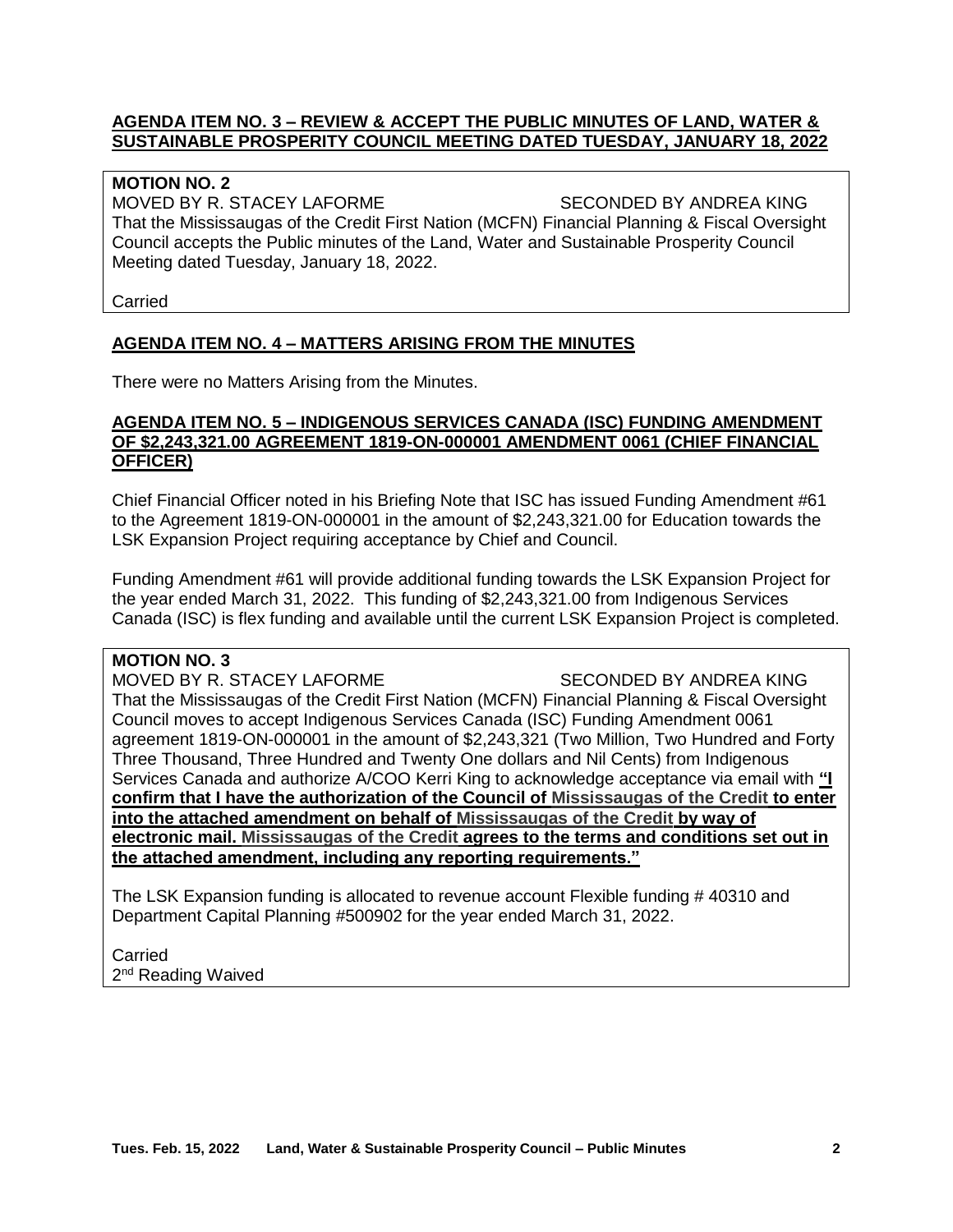#### **AGENDA ITEM NO. 6 – INDIGENOUS SERVICES CANADA (ISC) FUNDING OF \$134,137.53 AGREEMENT 1819-ON-000001 AMENDMENT 0062 (CHIEF FINANCIAL OFFICER)**

Chief Financial Officer noted in his Briefing Note that Indigenous Services Canada has issued Funding Amendment #0062 to the Agreement 1819-ON-000001 in the amount of \$134,137.53 for Education to be accepted by Chief and Council.

Funding Amendment #0062 will provide funding for initiatives in the amount of \$134,137.53 from Indigenous Services Canada (ISC) in fixed funding and available for Fiscal 2021/2022. The funding will cover the following areas: Lifelong Learning \$60,082.53 for school emergencies, Income Assistance (Basic Needs) \$55,870.00 and Income Assistance (Service Delivery) \$18,185.00.

### **MOTION NO. 4**

MOVED BY R. STACEY LAFORME SECONDED BY ERMA FERRELL

That the Mississaugas of the Credit First Nation (MCFN) Financial Planning & Fiscal Oversight Council moves to accept Indigenous Services Canada Agreement 1819-ON-000001 Amendment 0062 in the amount of \$134,137.53 (One hundred and thirty four thousand, one hundred and thirty seven dollars and 53 cents) for fiscal 2021 / 2022 and authorize A/COO Kerri King to acknowledge acceptance via email with **"I confirm that I have the authorization of the Council of Mississaugas of the Credit to enter into the attached amendment on behalf of Mississaugas of the Credit by way of electronic mail. Mississaugas of the Credit agrees to the terms and conditions set out in the attached amendment, including any reporting requirements."**

The Lifelong Learning Department School emergencies Covid 19 #500309 revenue account fixed funding 40300.

Ontario Works Income Assistance basic needs #700300 \$55,870.00 revenue account fixed funding 40300

Ontario Works Income Assistance service delivery #700300 \$18,185.00 revenue account fixed funding 40300

**Carried** 2<sup>nd</sup> Reading Waived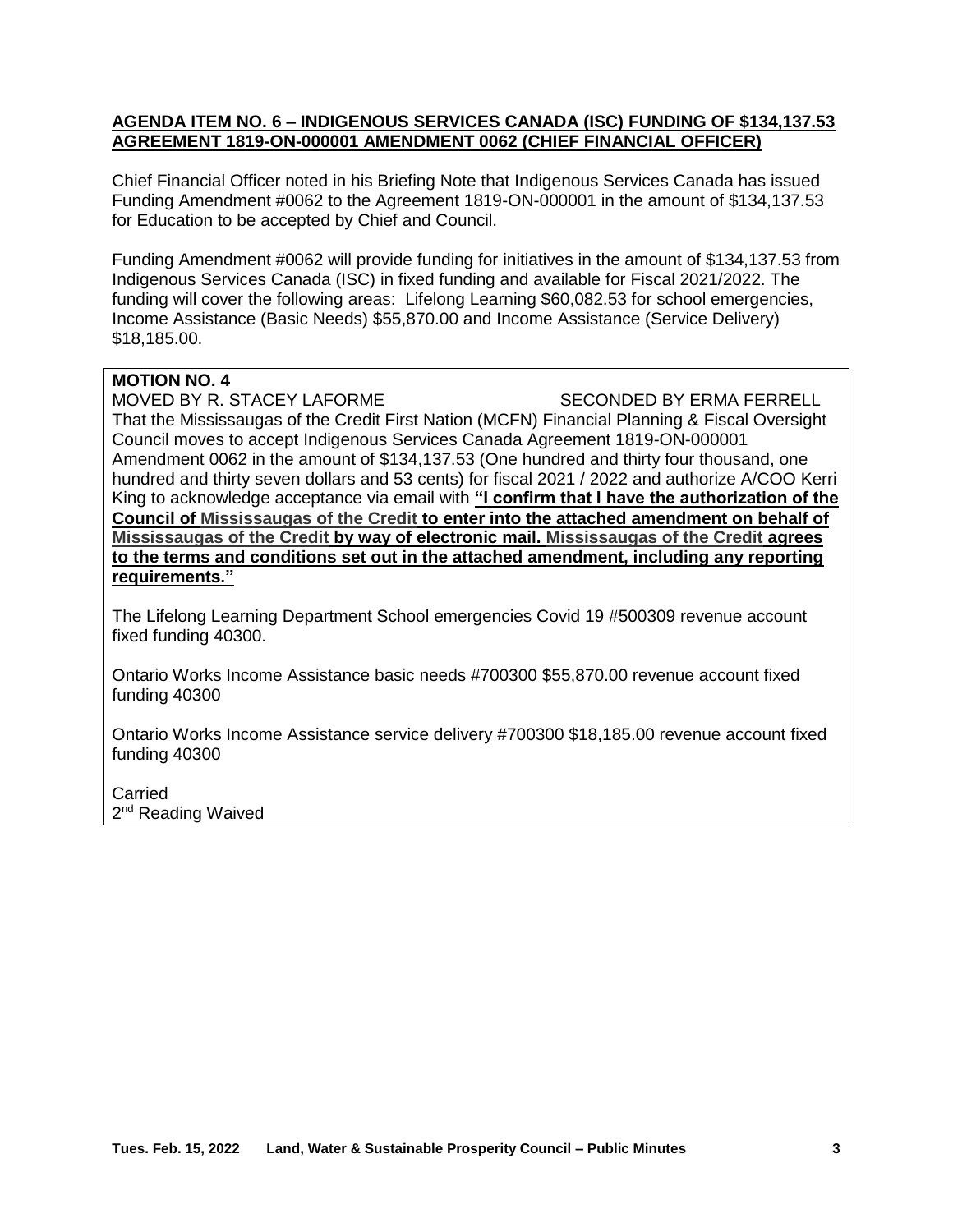Council moved to Agenda Item No. 8

#### **AGENDA ITEM NO. 8 – CHANGING THE NARRATIVE PROJECT – YORK UNIVERSITY HISTORY DEPARTMENT (EF)**

Councillor EF noted in her Briefing Note that Professor Alan Corbiere/York University History Department, had proposed working with the MCFN to catalogue all of the information received at the Annual Historical Gatherings hosted by the MCFN.

The original contact for this Project was the LMR Director and her department. At this time the LMR Directors's work schedule does not allow her the required time to work with Professor Corbiere to work on the Changing the Narrative Project at York University.

The Project will begin in the Spring of 2022. The Project will run for six weeks beginning May 9, 2022 until late June 2022, and upon completion, the student will receive a course credit with York University.

A/COO – Executive Director of Operations informed that there is an Admin process with any student.

A/Executive Director of Intergovernmental Affairs (Margaret Sault) stated that if the Project starts in May, she will look after it, however, Councillor EF has requested that Darrin Wybenga (Traditional Knowledge and Land Use Coordinator) be approved to look after the Project, as the project information gathering has to start now. Chief stated that Administration can work this out.

#### **MOTION NO. 5**

MOVED BY R. STACEY LAFORME SECONDED BY ANDREA KING That the Mississaugas of the Credit First Nation (MCFN) Financial Planning & Fiscal Oversight Council approves the signing of the agreement to support the Changing of the Narrative Project at York University. A student will be engaged at York University to catalogue all of the documentation the MCFN has on their past Historical Gatherings; which will include all written, recordings and videos. The project will begin May 9, 2022 until late June 2022.

Carried 2<sup>nd</sup> Reading Waived

Councillor VKJ was not present when Council approved Briefing Notes No. 5 to 8.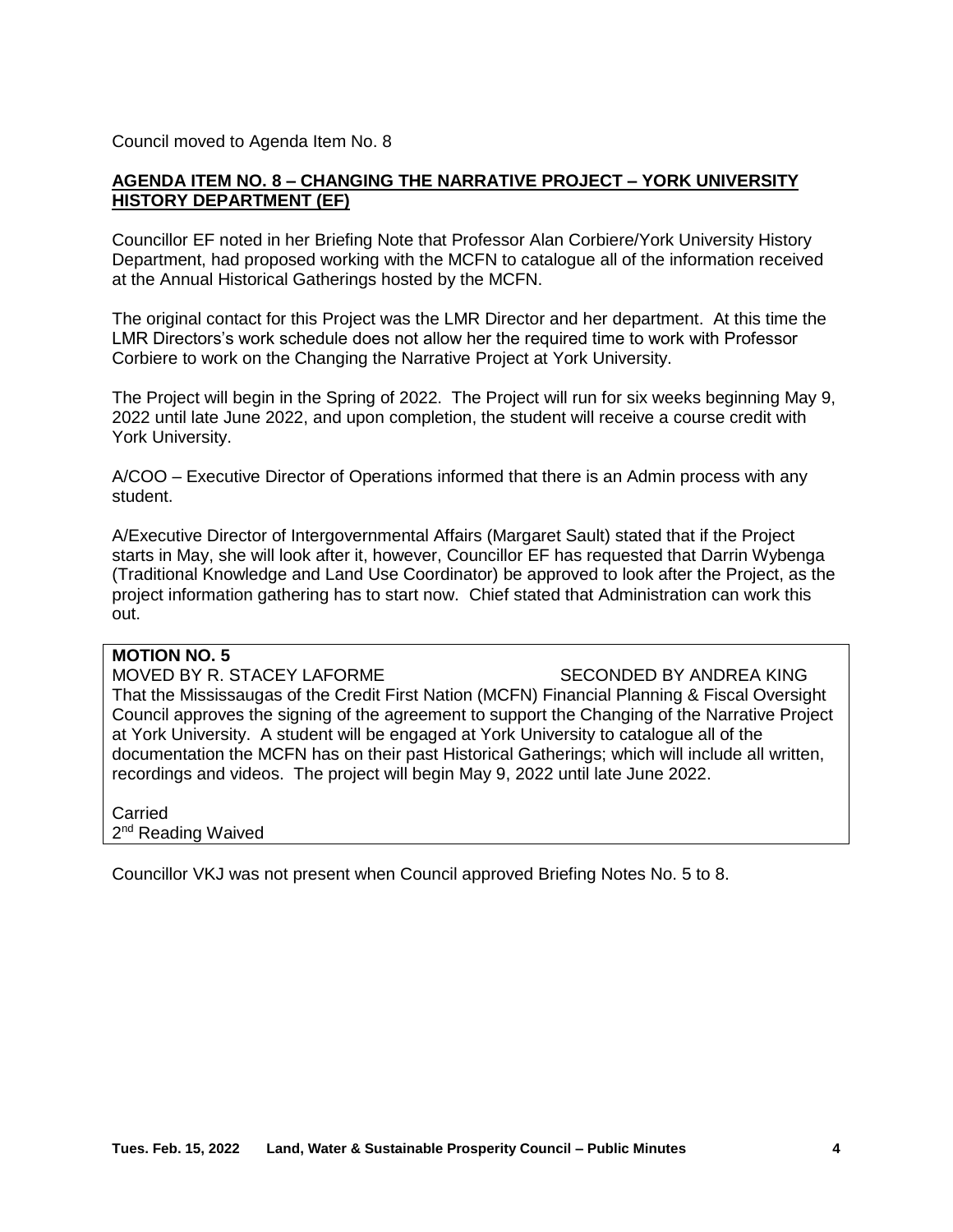Council moved back to Agenda Item No. 7.

PW Director in at 10:30 am.

#### **AGENDA ITEM NO. 7 – FUNDING APPLICATION – COLLIER PROJECT LEADERS (PW DIRECTOR)**

PW Director noted in his Briefing Note that a Motion is required for MCFN Council to authorize PW Department to collaborate with Colliers Project Leaders to assist with the funding application submission for the planned Administration Building.

Three (3) Options presented to Council for the planned construction of a new Administration Building. "Core Area" location, Highway #6 Location and Community Centre location. Council approved the "Core Area" location and authorized PWD to proceed with this as the selected site option.

MCFN Council approved PW Department to submit an application to the Community Trust for the shovel ready Design Budget Submission in the amount of \$250,000.00.

PW Department prepared and submitted a Business Plan Proposal to the Community Trust for consideration by the Trustees.

Community Trust approved 75% of the application amount of (\$187,500.00).

As a side note, Colliers Project Leaders were contracted as Professional Project Managers to assist with LSK Expansion Project.

#### **MOTION NO. 6**

MOVED BY VERONICA KING-JAMIESON SECONDED BY ANDREA KING That the Mississaugas of the Credit First Nation (MCFN) Financial Planning & Fiscal Oversight Council authorizes the Public Works Department to collaborate with Colliers Project Leaders to fulfill the funding application to fulfill the Indigenous Community Capital Grants Program (ICCGP) funding application requirements for the planned Administration Building requirements for the planned Administration Building.

Finally, authorize Kerri King, Acting Chief Operating Officer to sign any following information required by the submission.

Carried 2nd Reading Waived

Rationale: Application is due on February 18, 2022

PW Director out at 10:50 am.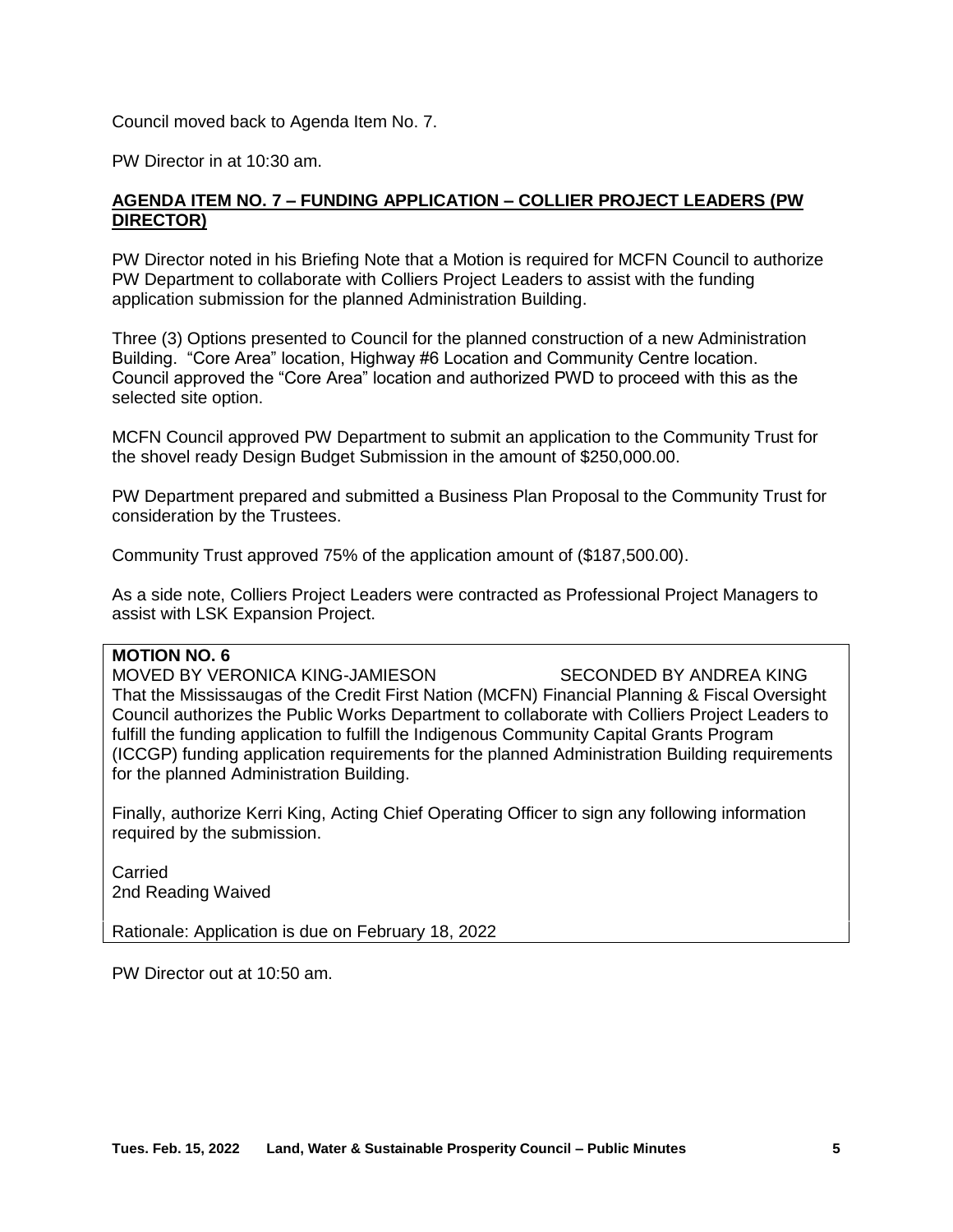Council moved to Agenda Item No. 9.

#### **AGENDA ITEM NO. 9 – WAMPUM BOOKLET – WAMPUM BELTS OF THE MISSISSAUGAS OF THE CREDIT FIRST NATION (EF)**

Councillor EF who is the Pillar 5 Lead, and her Committee, in 2017-2018 worked on a project titled Wampum Booklet. In 2020 the Wampum Booklet was completed and copies were being distributed. Later, Councillor EF was told at a Council Meeting not to distribute any more Booklets, as this could affect MCFN's Land and Water Claims that have already been submitted. Councillor EF was then directed to seek a Legal Opinion. She contacted Kim Fullerton (Legal Counsel) who stated that this Booklet would not affect MCFN's Land and Water Claims. Kim's Legal Opinion was not accepted by Council.

All booklets printed by the MCFN on our history were put on hold and sent to Mr. Donald Smith for his review and critique.

A meeting was scheduled with Donald Smith, A/COO – Executive Director of Operations and Councillor EF. Through the course of the meeting Donald Smith's reply was that the Wampum Booklet was historically accurate.

Pillar 5 Lead and her Committee believe that the Wampum Booklet would be an educational tool to provide to local schools and school boards in the Traditional and Treaty Lands of MCFN, therefore, Councillor EF would like permission to release the Wampum Booklet for distribution. She also stated that a big issue is MCFN's Land Acknowledgements.

Chief questioned what is the narrative. Further, we should have more discussion on other Belts and the Two Row Wampum.

Councillor AK questioned if we are connecting on all levels.

Councillor EF reiterated that we put out the books to emphasize the Belts and educational purposes.

Councillor VKJ requested that this Booklet be brought back to Chief and Council for further discussion, and, she will provide a draft of the Treaties.

#### **DIRECTION NO. 1**

That the Mississaugas of the Credit First Nation (MCFN) Financial Planning & Fiscal Oversight Council directs Councillor Erma Ferrell bring the Wampum Booklet to the next Governance Internal and Intergovernmental Council Meeting dated Tuesday, March 8, 2022 for further discussion and possible revisions.

#### **DIRECTION NO. 2**

That the Mississaugas of the Credit First Nation (MCFN) Financial Planning & Fiscal Oversight Council directs Councillor Veronica King-Jamieson to provide her information such as a draft of the Treaties etc. to Councillor Erma Ferrell with regard to the Wampum Booklet which Councillor Erma Ferrell will be bringing back to the next Governance Internal and Intergovernmental Council Meeting dated Tuesday, March 8, 2022.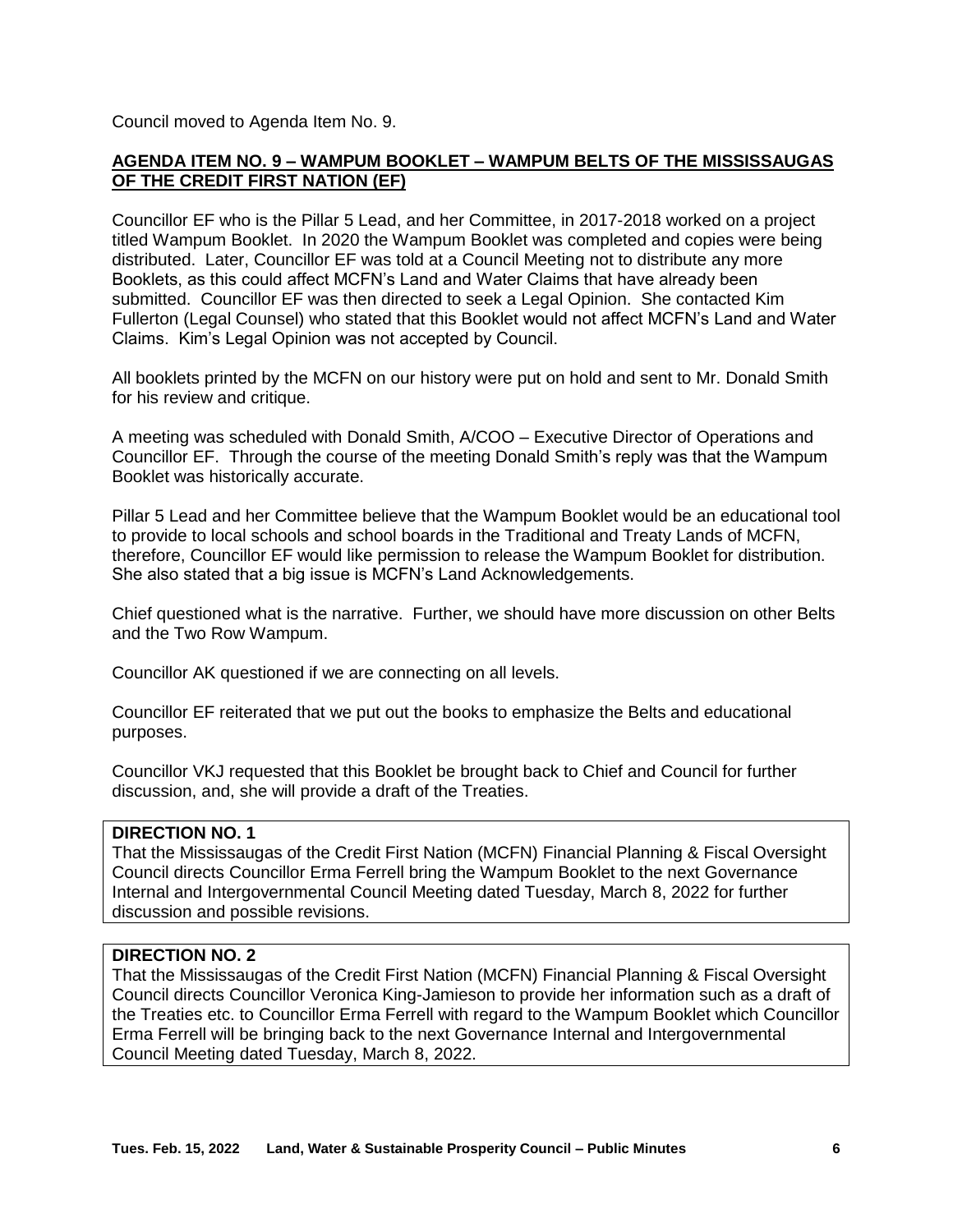#### **AGENDA ITEM NO. 10a) – MISSISSAUGA NATION LANGUAGE INITIATIVE (KK)**

A/COO – Executive Director of Operations noted in her Briefing Note that Mississauga Nation Coordinator (Councilor VKJ) has reached out to MCFN to gather information as to the effectiveness of the language programs at MCFN to produce second language speakers across the Mississauga Nation.

Michi Saagiig Anishnaabemowin Working Group has been meeting for the past six months to develop curriculum and lesson plans for the Mississauga Nation. The Coordinator has reached out and is specifically requesting feedback. She has also indicated that there is an honorarium of \$200.00 per meeting available for participants. This will be a two-year program.

Councillor KL stated that we should have our language on doors of businesses, such as welcome, thank you etc. in our First Nation.

A/COO – Executive Director of Operations will email the Communications and Engagement Lead and will start moving this project forward.

#### **DIRECTION NO. 3**

That the Mississaugas of the Credit First Nation (MCFN) Financial Planning & Fiscal Oversight Council to move forward with advertising on our Website, Newsletter and online to find someone who would be interested in participating on the Mississauga Nation Language Initiative, and will be working with Councillor Veronica King-Jamieson.

#### **AGENDA ITEM NO. 10b) – VERBAL UPDATE REGARDING NATHAN TIDRIDGE (EF)**

Councillor EF informed that Nathan Tidridge has revised his statement, and she will prepare a letter for the Chief's signature regarding the Jubilee Forest Project.

#### **DIRECTION NO. 4**

That the Mississaugas of the Credit First Nation (MCFN) Financial Planning & Fiscal Oversight Council directs Councillor Erma Ferrell to prepare a letter for the Chief's signature to Nathan Tidridge regarding the Jubilee Forest Project.

Further, direction is given to Councillor Erma Ferrell to follow up in ensuring there is no disrespect/damage to the ceremonial space when it is not in use.

And further, direction is given to Councillor Erma Ferrell to develop guidelines and procedures for ceremonial spaces eg. design/concept etc.

It is noted that the Culture and Events Coordinator will be involved.